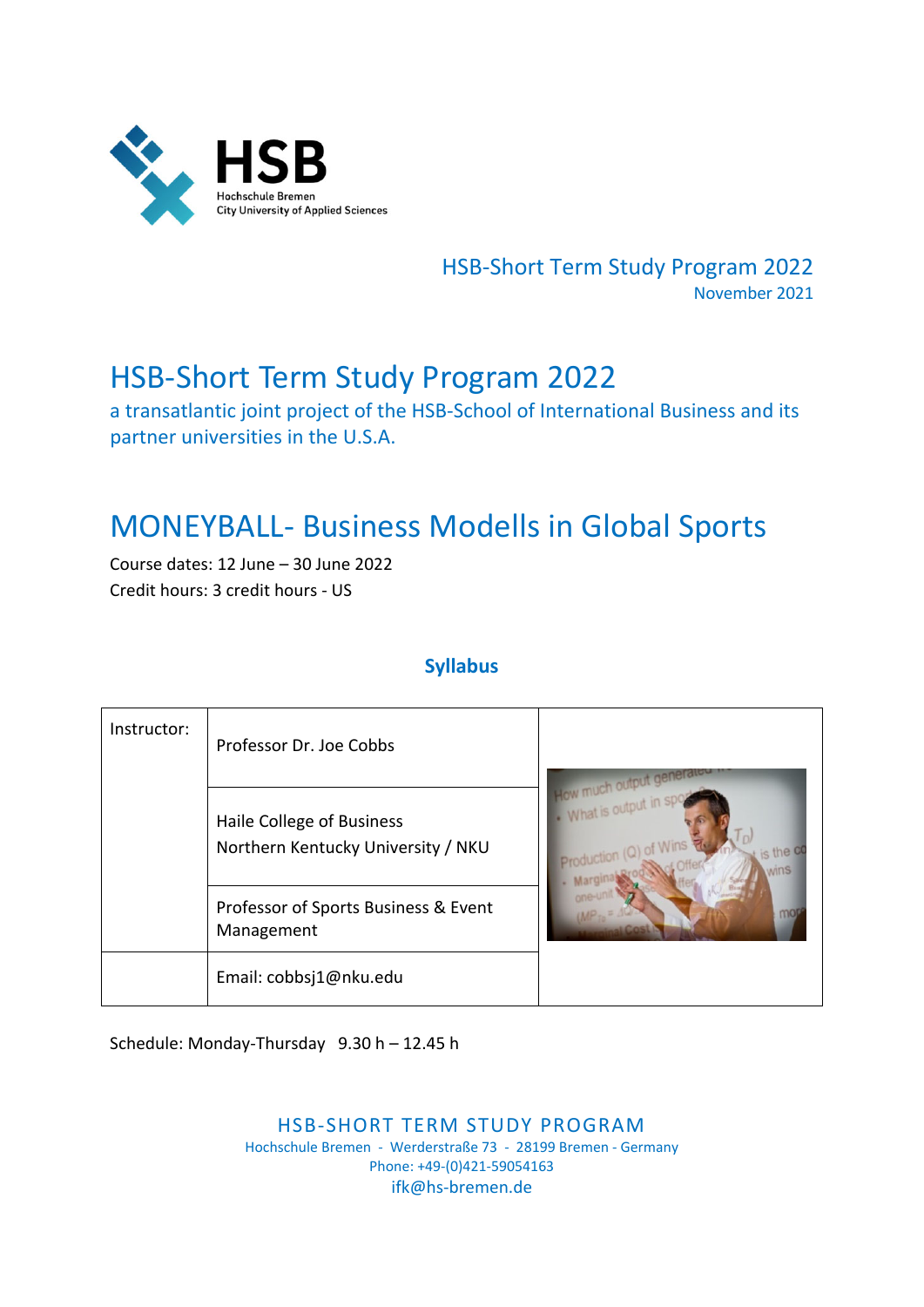

### **Course Description:**

This course applies management, marketing, and economic theory to the unique aspects of the spectator sports industry. Participants compare the business models of professional sports in Europe, North America, and other global regions. Highlights include the industrial structure of sports, public financing of sports and events, and labor markets in sports in light of the Moneyball revolution.

### **Student Learning Objectives:**

1) Explain the basic business model of spectator sports, including product, market, revenue and expenses.

2) Identify the industrial actors and their roles within the business model of sports.

3) Identify deviations in the business model of sports in various geographic context.

4) Understand how public policy, such as labor laws and media regulation, influences the business model of sports.

## **Course Schedule:**

[Chapters reference Leeds, von Allmen & Matheson, Economics of Sports, 6th Ed.]

| Week 1 | Industrial structure of sports: business models to win versus<br>maximize profit | $Ch. 2-4$ |
|--------|----------------------------------------------------------------------------------|-----------|
| Week 2 | Public policy influences to sports business: facility and event<br>subsidies     | $Ch. 6-8$ |
| Week 3 | Labor markets in sports: how do you measure efficiency?                          | Ch. 9, 10 |

#### **Exams:**

The exams will consist of multiple choice and short answer question and be administered during the term in regular class hours. Students will be evaluated on the accuracy and thoughtfulness of their answers according to course concepts. All students are expected to take the examinations at the scheduled time for the class.